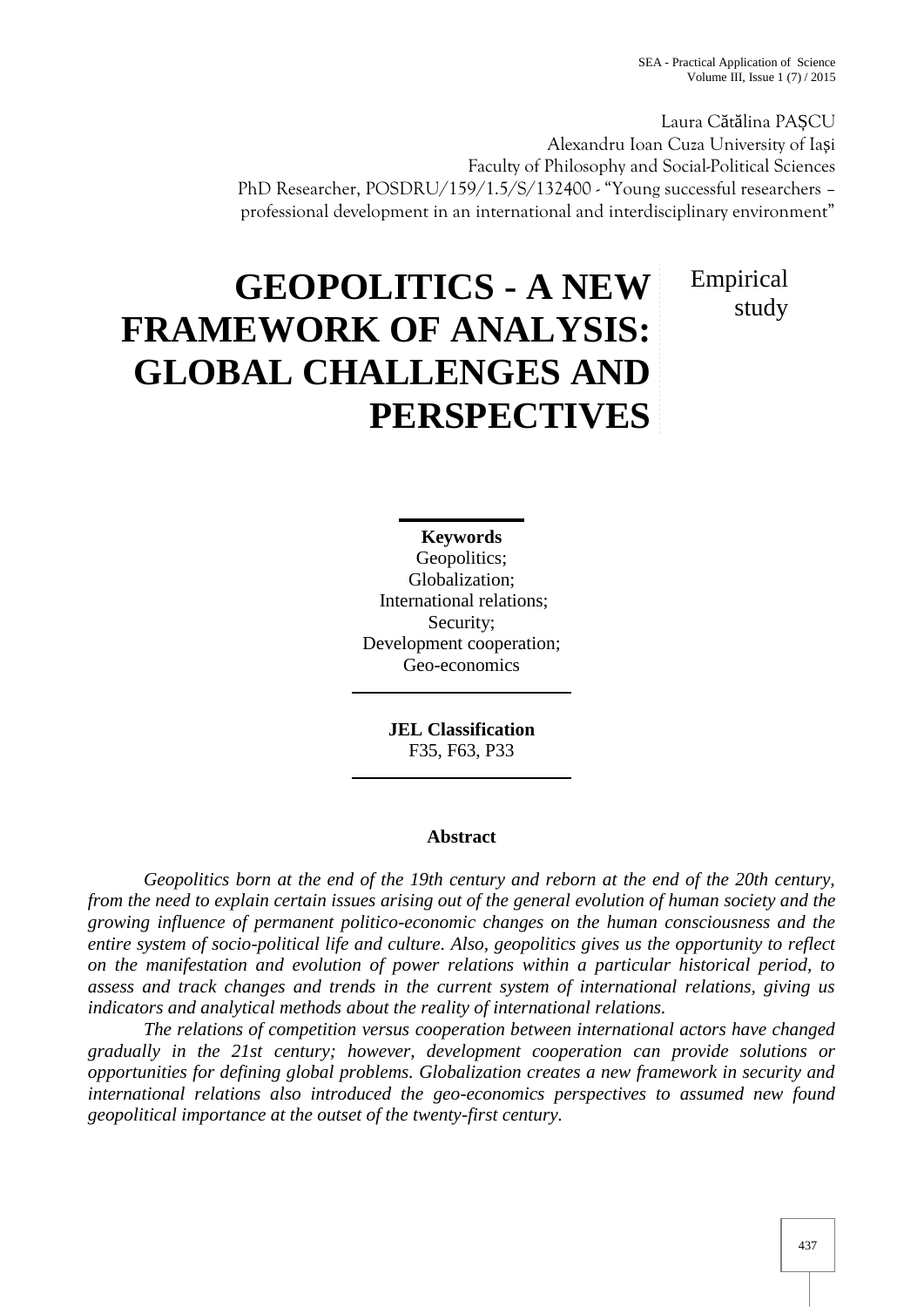#### **Introduction**

In the globalized world of interdependence, as the one where we live in the present, we cannot limit the trace just deterministic coordinates of geographical areas. We must look beyond these maps, these figures and to analyze the influence that, the layout on a given geographical space, one has on the evolution of a State. In a widely accepted form, geopolitics is this analysis of the importance and influence of geographical elements of internal and external policy of the country.

Geopolitics, born at the end of the 19th century and reborn at the end of the 20th century, from the need to explain certain issues arising out of the general evolution of human society and the growing influence of permanent politico-economic changes on the human consciousness and the entire system of socio-political life and culture.

Both foreign policy and domestic politics and geopolitics are linked together, and the beginning of the evolution of the modern state of the international system represented the beginning of geopolitical perspective, because the interpretation is geopolitics is a national, regional or global, governed by a state or by a system of states, under strong power-dependent relationships.

In terms of maximum generality, geopolitics gives us the opportunity to reflect on the manifestation and evolution of power relations within a particular historical period, to assess and track changes and trends in the current system of international relations, giving us indicators and analytical methods that allow us to penetrate into the essence of the reality of international relations.

Interdependence of geopolitics - global development - international relations –economic diplomacy - security was highlighted in this paper work, where I presented comparative analytical challenges and perspectives on the new dimensions in international relations and cooperation.

The main objective of this paper work is to present and analyze comparative perspective both theoretical and descriptive, but especially from a historical and systemic functional perspective, the existence to a structural dynamic interdependency between the international relations and geopolitical changing in the context of globalization.

An explanation of the relations is geopolitics, geography, politics, so by defaults with the geography, as well as with geo-history, geo-economics and geostrategic, is a mandatory approach, in setting up a clear position of the studied discipline in system of sciences. In the definition of the profile, it can be confused with synthesis; a recombinationrecombination is a fragmentary disciplinary blend, while the synthesis brings a new interpretation.

From my point of view, without deep knowledge of political, geographical realities reported in global economic and social attractions, geopolitical analysis of the international political phenomena, with the support of the state policy, even viewed through the prism of a smooth application of spatial and temporal,

not only can not only make a "geopolitical without substance ".

## **Geopolitics – Traditions Overview**

The first world war, with the whole dramatic changes and, in particular, the establishment of peace after this, was one of the conditions of the development of this discipline, but not only as an academic specialty, but especially for solving the pressing of that era. Abandoning traditional concerns to address issues of peace and war, which led to the emergence of an industry considered; applied to avoid the trap.

Continuously, international relations system has established new structural landmarks space time, thus, the map of Europe and the world had revised. Geopolitics has assumed the appearance of studies related to political and military models, national and linguistic, cultural or religious regions, important concepts, theories, related to the issue of borders and their relationship to the physical and human environment or political-economic structure of states.

A decisive role in shaping the first geopolitical concepts and in the consecration of the new disciplines is traditional German geopolitical school, Friedrich Ratzel, Rudolf Kjellen, Karl Haushofen. This perception is determined by numerous concerns regarding the political geography, military, and political theories in this field, moves which must be reported to the historic stage of the society and the state travelled German since the second half of the nineteenth century, in conjunction with the expansionary policy in the period of the Second World War (Claval, 2001, pp. 27-31).

The traditional Anglo-American school, Alfred Mahan, Halford Mackinder and Nicholas Spykmann, maybe did not use the term geopoliticalf but there is something that the unit's identifying such representatives, mainly strategic orientation of thinking theoretical elaborations and conceptual basis of the geopolitical order, a fact which justifies us and let's talk about an Anglo-American School of geopolitics, the characterized interpretations and solutions, the following peculiarities specific to the American approach, a practical vision and strategic orientation of the analysis (Claval, 2001, pp. 46-48).

Established in the context of the end of the 19th century, the geopolitical school French identify themselves as part of this first period, covering issues such as domestic studies of French, claiming it in human geography. As in the case of the German school, where Friedrich Ratzel, one of the founders of the human geography of Germany, is considered the precursor to avoid, and in the case of the French School, the new discipline will be fostered through the contribution of the founder of the French school "human geography" Paul Vidal de la Blache, who in addition to heading the forerunner, a trainer of the future role of geopolitical concepts, by Albert Demangeon and Jacques Ancel (Encel, 2010, pp. 35- 36).

We notice that Russian space represents a important spatial and temporal frame from the point of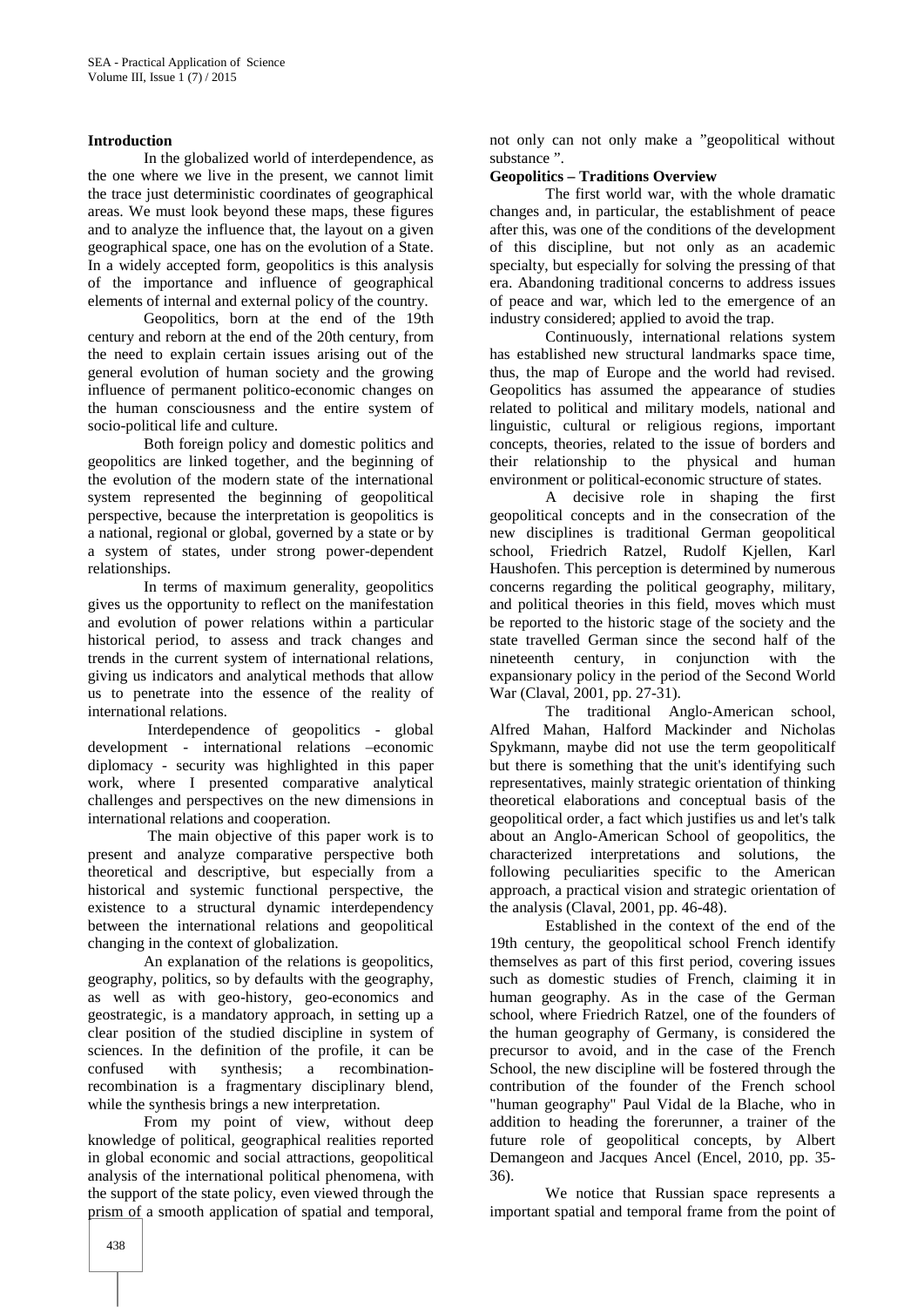view of the development of power, so that year, a geopolitical analysis of the structure of the internal functional country and "foreign policy seen as geopolitics", its relations with former Soviet States, with the United States, the European Union, as well as reporting to the emerging powers, make that, indeed, the study of pragmatic actions of the Russian Federation the light of the Aleksandr Dugin's profile as the main exponent, to be particularly relevant for the understanding of perspective to avoid the imperial vision of Eurasian this nation (Dughin, 2011, p. 22).

Romanian traditional geopolitical thinking has been reported through its most famous exponent, Ion Conea, Anton Golopenția and Simion Mehedinți, along with the other schools of thought peculiar to the first period of geopolitical evolution. Romanian school wars would bring the contribution to development to avoid the whole theoretical and applicative of works drawn from various fields, geography, history, anthropology, political sciences and sociology (Emandi, Buzatu, Cucu, 1994, p. 17).

As we have seen, both the German geopolitical school and incoming French and Anglo- American, who added that Romanian and Russian, through many studies and analyses, through diverse approaches, have gradually created at the beginning of the 20th century, a strong current of applied and theoretical thinking in geopolitics. In a relatively short period, but strongly marked by dramatic political changes, social-economic and identity through the humanity in the twentieth century, geopolitics becomes a concern of the elite, an academic discipline with relevance to the study of power in international relations.

# **Geopolitics – A New Framework of Analyses**

Today, geopolitics is perceived as an academic discipline and a field of politico-strategic action at the State level. In general, is not considered a science in the classic sense because no specific method and its object of study is not very well defined in relation to other areas such as geography, history, demography, economy or political sciences, however, geopolitics has, par excellence, a "*character integrator and visionary*" (Parker, 1998, p. 11).

As the field of academic research, geopolitics present us a *multidisciplinary* and *interdisciplinary*, political geography, international relations, international law, economics, sociology or statistics are just a few areas in which geopolitics borrows data and analytical methods for making conclusions, studies and perspectives of their own (Huzum, 2011, p. 113).

On a general level, the term "geopolitics" is structured into interdependent relationship between politics and geography, sociology, demography and economy, referring in particular to the incidences of these areas of international relations of the state. Thus, geopolitics becomes a field of study of combinations of geographic and political factor by determining the location of a State towards its neighbors and regional or international context in relation to other actors in the system.

As the objective reality in the field of international relations, geopolitics, said Constantin Hlihor, manifested in the evolution of humanity at least since "a country had the strength and the ability to enforce sovereignty or control of the other namespaces than the one on which it was constituted as an independent political entity" (Hlihor, 2005, p. 6).

When an actor has "used" international geopolitics, along with other disciplines, in order to justify political action and interest in a particular space, it becomes "a propaganda tool that has nothing common with the theory and scientific analysis" (Hlihor, 2005, p. 6)

Geopolitics has had some difficulty in shaping and its development as a discipline, as effervescent period at the beginning of the 20th century, especially in the decades after World War II, through frequent association with fascist theories or as part of the German war machine. However, since the 1970s, geopolitics will know, however, a revival not only in space, but the Anglo-American and French space. Thus, one can say that *Geopolitik* became, behold, in the most natural way, *Geopolitics* and *Géopolitique* (Tuathail, Dalby, Routledge, 2003, p. 7).

Also, the fact that this discipline provides an overall view of the world and proposes a spatial vision of events,"*present better than anything that this discipline is not, as they claimed, an artificial creation and that it has its place in the social and political phenomena*" (Dobrescu, 2008, p. 11).

Gearóid Ó Tuathail considers that geopolitics is a polisemic term that exceeds any attempt to delineate it as singular aspect is better addressed through a critical investigation into how the concept is endowed with certain meanings within the political discourse. Also he is considering three ways in which geopolitics gives global policy understood: as the study, as the art of governance and as a major strategy (Tuathail, Dalby, Routledge, 2003, p. 11).

Addressed issues of geopolitics can have varying degrees of assessment related to the analysis of the policy of states and other international actors, in order to decipher the geopolitical interest taken on a particular area or by global events. Geopolitics must observe and study the changes in power relations in space-delimited assumed interest or in the system of global forces of current international relations (Bu e, 2012, p. 12).

The balance or imbalances of power are those showing the state of the system of international relations, basically, geopolitical environment at any given time. Thus, balance of power has been associated with international security, and the intensity and the degree of imbalance occurred at some point in the equation of power have led inevitably to state of crisis, conflict and even war, which changed the geopolitical positions of structural protagonists (Velea, 2009, p. 19).

## **Globalization and Post-Cold War Geopolitical Challenges**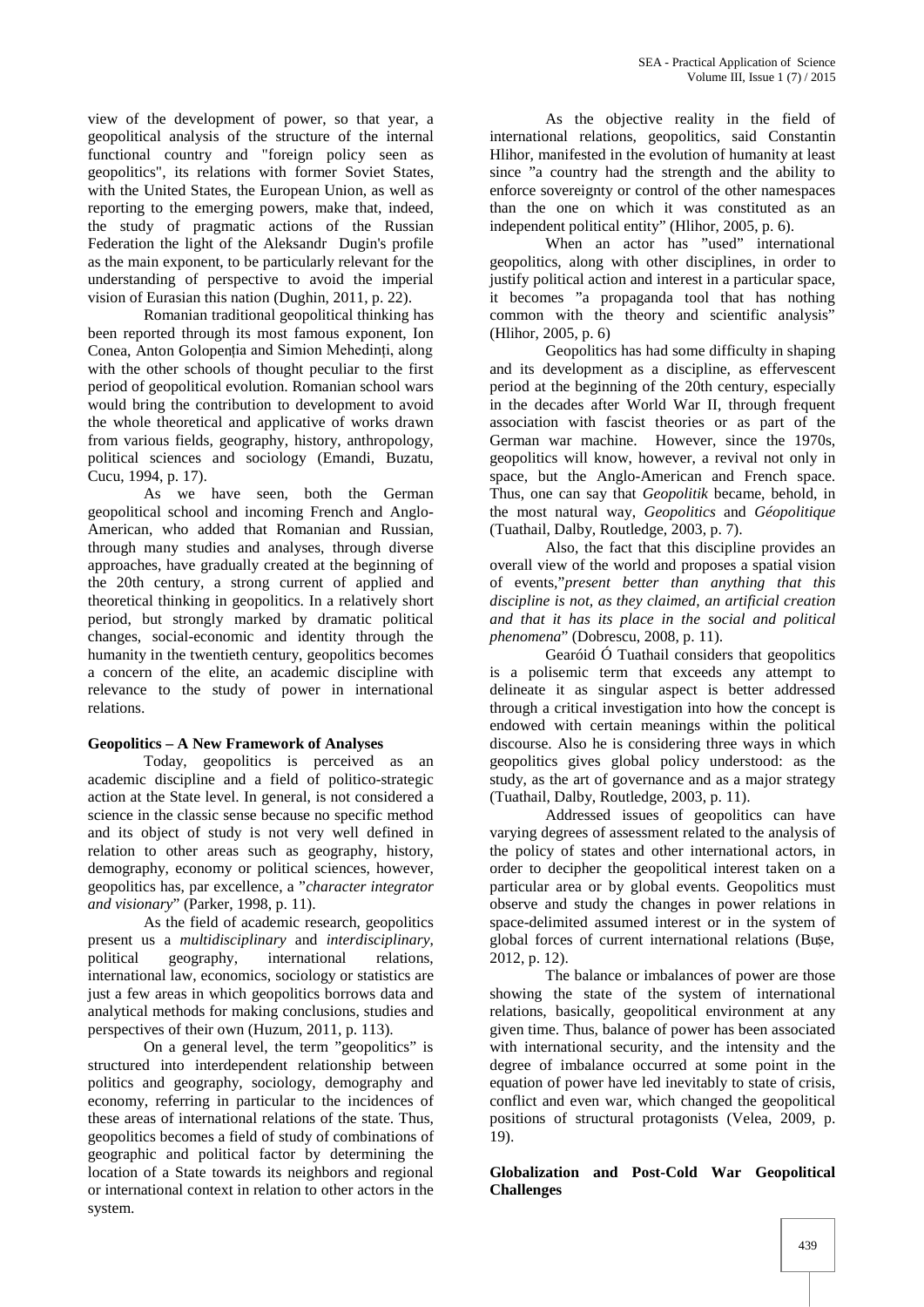Globalization is often described as a process: steadily progressing over time, pervasively spreading over space, and clearly inevitable in its development. But globalization is also a revolution, one of the most profound revolutions the world has ever known. Indeed, globalization is the first truly world revolution. All revolutions disrupt the traditions and customs of a people; indeed, they threaten a people's very security, safety, and even identity. The world revolution that is globalization in some measure threatens the security of every people on the globe (Bari, 2010, p.72).

Globalization is therefore by no means a process which moulds all the cultures which meet within its dynamic into a single homogeneous whole. Indeed it is equally plausible to claim the contrary, globalization may bring about the unpacking of local cultural complexes, but in the process it creates multifarious local identities and cross-crossing frontiers, so that diversity comes to rule more than ever before in local spaces, even while similarities and links across social and spatial distances also become ever more evident (Held, 2004, p.20).

Globalization was described as the process in which the world is increasingly defined by a common activity. It refers to the extent to which wars, trade, culture, and many other aspects of life, are becoming globally inter-related. It is also a matter of a change in consciousness. People in business, politics, culture, and many other activities are thinking and acting in a global world. Within that process, territoriality is having less significance (Stiglitz, 2008, pp. 24-25).

The core of globalization is that there is increasing inter-dependence. What happens in one part of the world affects what happens elsewhere. Some people have seen the term "globalization" as a cover for a Westernizing process. Many people, who see globalization as undesirable, see it as a process in which Western capitalism is dominating the world (Martin, Schumann, 1999, p. 21).

Many voices believe that as globalization extends, so extends the power of the Western corporate giants and the nations which harbor them. Together, they keep the Western world rich at the expense of the poverty of many other parts of the world. They dictate the trading terms, the interest rates, and the dominance of highly-mechanized production. (Zakaria, 2009, p.11).

The Cold War structured world's geopolitics for four decades. The Berlin Wall became the symbol of the Cold War. It made visible the divide between the Atlantic Alliance and the Soviet Gulag. It was a physical distinction between "friend" and "foe", between the "Free World" and the "Evil Empire" (Tunander, 1997, p. 5).

It was a line drawn in the sand of Central Europe, a symbolic axe forced into the body of Europe. The Berlin Wall reflected the geopolitical conflict of the second half of the  $20<sup>th</sup>$  century, just as the city wall reflected the geopolitical distinction of medieval Europe. The Wall, the physical distinction between one side and the other, is a sign of power, but it is also a physical expression of the conflict itself, recognizing

the limits of dialogue and the limits of reason (Tunander, 1997, pp. 5-6).

With the fall of Berlin Wall, the ending of the old ideological and geopolitical division has facilitated peaceful solution and made dialogue a major instrument in solving conflicts. Reason seems to have become the apex of the new world order. Conversely, the geopolitical weight of strategic nuclear weapons and the weight of conflicting experiences and cultures seem to have transferred aspects of the old bipolarity and division into this new world (Kolodziej, 2007, p.  $24$ 

In the post-Cold War Era, the continental geopolitical discussion seems to have reappeared, not only with the reintroduction of cultural divides- a "clash of civilizations", but also with the recognition of centralized structures of not fully sovereign states. The European Union (EU) is not primarily looked upon as a union of sovereign states that could possibly develop into a federal state, but as something in between. These in-between structures are based on cultural identity and political-economic competition rather than on political military conflict, Edward Luttwak has characterized this new phenomenon as "geo-economics" (V $t$  man, 2009, p. 10).

The EU, the United States and the emerging are not in competition military, but economically, or possibly, global transnational companies are using the states and these centralized economic-political structures to their own ends. Global media and economic transnational forces have made borders more transparent and territory less sacred – the power of the economic and political networks has in some cases replaced the power of the states.

The post-Cold War emphasis on economic rather than military power has been translated into a focus on centrality, on access to the decision-making centers, not on the rural less developed periphery, are not primarily on territorial control. The appearance of new "battle zones", however, has once again raised the question of territorial control, the need for a military divide, the need to raise and move a "metaphorical wall" up to border of the "other", seemingly confirming the hypothesis "clash of civilizations" advanced by Samuel Huntington (Huntington, 1998, pp.159-160).

#### **A Global Role for Development – Geopolitical Traditions and Perspectives**

Since the late 1950s at least, a particular classification of countries, a dichotomous distinction between *developed* and *developing*, has been dominant within the development business and prominent in other domains: the mass media; diplomacy; school curricula. In addition to *developed* and *developing*, we have *developed* and *underdeveloped, donor* and *recipient, North* and *South, First World* and *Second* or *Third World*.

That dichotomous distinction, modified to acknowledge the existence at the time of a Second World of Communist countries with centrally-planned economies, dates back to the 1950s, as defined by both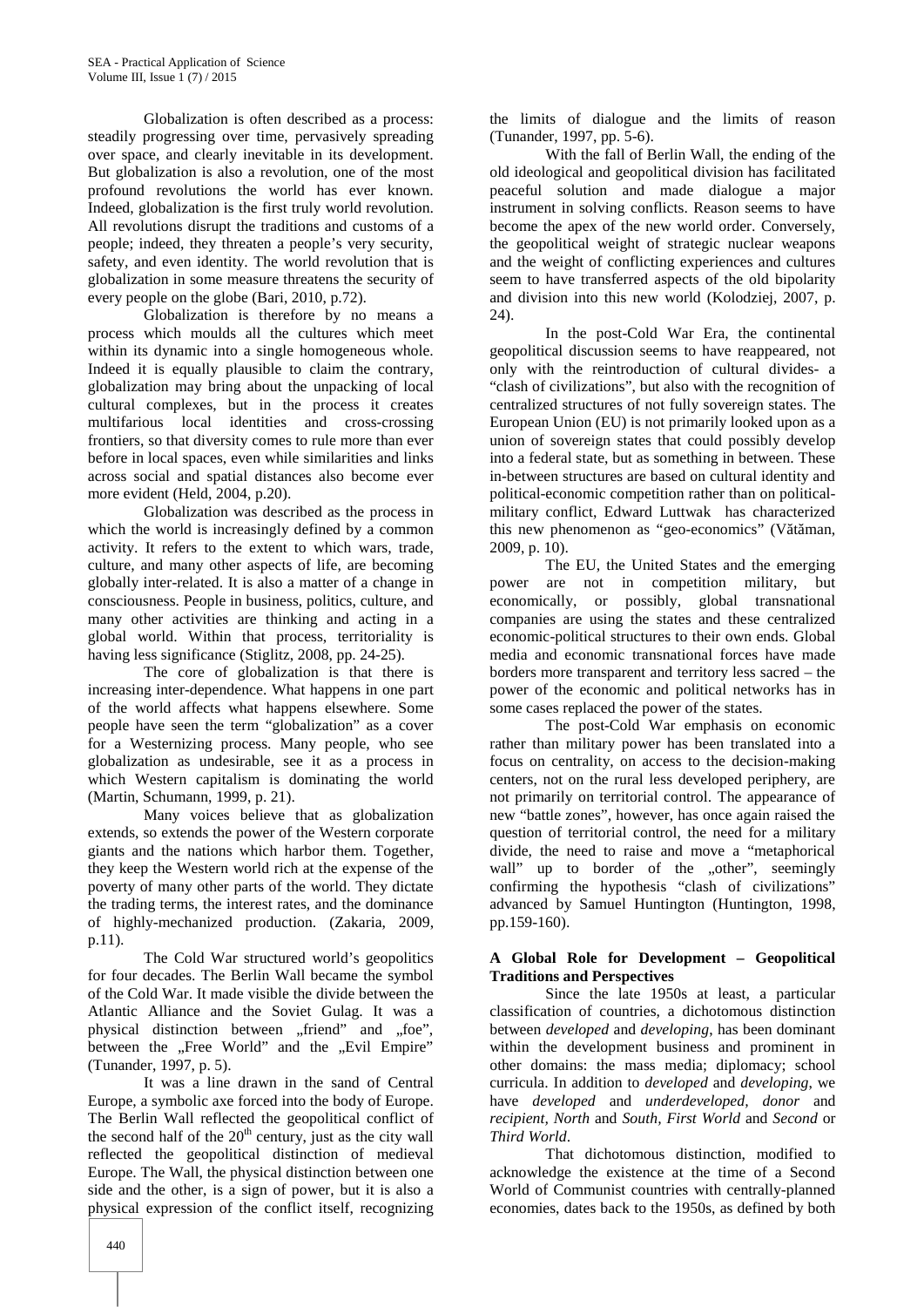internal characteristics and patterns of external relations, and second, these basic divisions were acceptable or actively embraced by governments of countries within each category (Khanna, 2008, pp. 25- 26).

They were convenient, usable for political and diplomatic purposes and, among other things, consistent with the development, the geopolitical and security concerns and policies of the main Western/First World aid donors. We all agree that there is no longer a distinctive Second World of Communistruled, centrally-planned economies (Khanna, 2008, p. 27).

Thus, in this new world where the political map is more diverse and pluralistic, there are fewer chances that any one way of classifying countries will be useful to a wide range of governments and other policy actors (Harris, Moore, Schmitz, 2009, p. 9).

In order to understand the currently prevailing language it helps to go back to the tripartite classification of countries that began to emerge at the end of the 1940s as a result of the Cold War. The countries within each cluster had a great deal in common not only in terms of the attributes of their individual political and economic systems, but also in respect of how they related politically and economically to the rest of the world (Nicholson, 1998, pp. 54-55).

The original justifications for the emergence of large foreign aid programmers from developed to developing were shaped by perceptions of the successful Marshall Plan transfer of American capital to Western Europe after World War Two. However, the aid relationship expanded, both practically and in terms of the ways in which it was represented, to other areas in addition to the channeling of capital and technical assistance, to include general guidance and injunctions about economic policy, public policy generally, and modes of governance (Goldstein, Pevenhouse, 2008, p. 117).

The disappearance of the category of Second World and centrally-planned economies is not a major concern in its own right. It matters to the extent that it contributes to our major story: the blurring of the differences between developed and developing countries such that the old labels are now rarely a useful way of summarizing either the structural characteristics of national economies or the patterns of interaction between countries (Gilpin, 2004, p. 223).

The delivery of aid can at best assist countries in mobilizing their efforts to address challenges. Development cooperation should thus not be regarded as the one and only silver bullet to global problems. It is somewhat like providing risk capital, aid will work in some cases and not in others and Official Development Assistance (ODA) is only a tiny fraction of global financial flows, additional to private capital flows.

Developing countries are increasingly differentiating; some countries are new stars, others are starting from a completely different basis due to conflicts or failed government policies. Accordingly,

donors will have to think how to differentiate goals and instruments in international co-operation. These vary across different types of countries for instance:

- **the poorest countries** Least Developed Countries, with substantial capacity constraints;
- **the fragile or failed states** with de facto non-existent internal or external sovereignty;
- **The emerging powers** the "BRICS"- Brazil, Russia, India, China and South Africa (Grimm, 2008, p. 3).

Today, the importance of development assistance is nowadays one of key methods for building a country's international position. It combines the carrying out of foreign policy objectives, soft power activities, and the promotion of defined political rules, good governance, and the fulfillment of the commitments made by richer countries towards poorer countries (Dobrescu, 2010, pp. 19-20).

Development assistance has both practical, measured by increased political and economic influences, and prestige aspects. The provision of development assistance also serves the purposes of actions undertaken in the donor's country such as the strengthening the non-governmental sector, which is responsible for delivering a large part of aid, the promotion of business, and awareness raising of global issues in society.

After the end of the cold war development assistance was monopolized by Western countries. These countries, grouped together in the Development Assistance Committee (DAC) of the Organization for Economic Co-operation and Development (OECD), until the mid-2000s accounted for 95% of the funding allocated for development purposes. The DAC has also become one of the sources of concepts and rules regulating Official Development Assistance (ODA). The DAC countries opted for conditionality of provided assistance, making aid dependent on the implementation of political and economic transformations (Smith, Zimmermann, 2010).

With the appearance of new centers of economic growth, other countries, from emerging powers such as China, India, Russia, Brazil and South Africa, through EU new member. With the arrival of new sources of funding development assistance, its objectives and principles have started changing; also development assistance provided by new donors has several characteristics:

- it is focused on the region in the immediate vicinity (Russia – CIS states, China – Asia, India – its neighboring countries; Brazil – Latin American countries; it is also similar for Turkey and for South Korea);
- new donors shift away from the principle of conditionality and underline non-inference with the recipient country's internal affairs;
- new donors development assistance often provides a way of winning political influence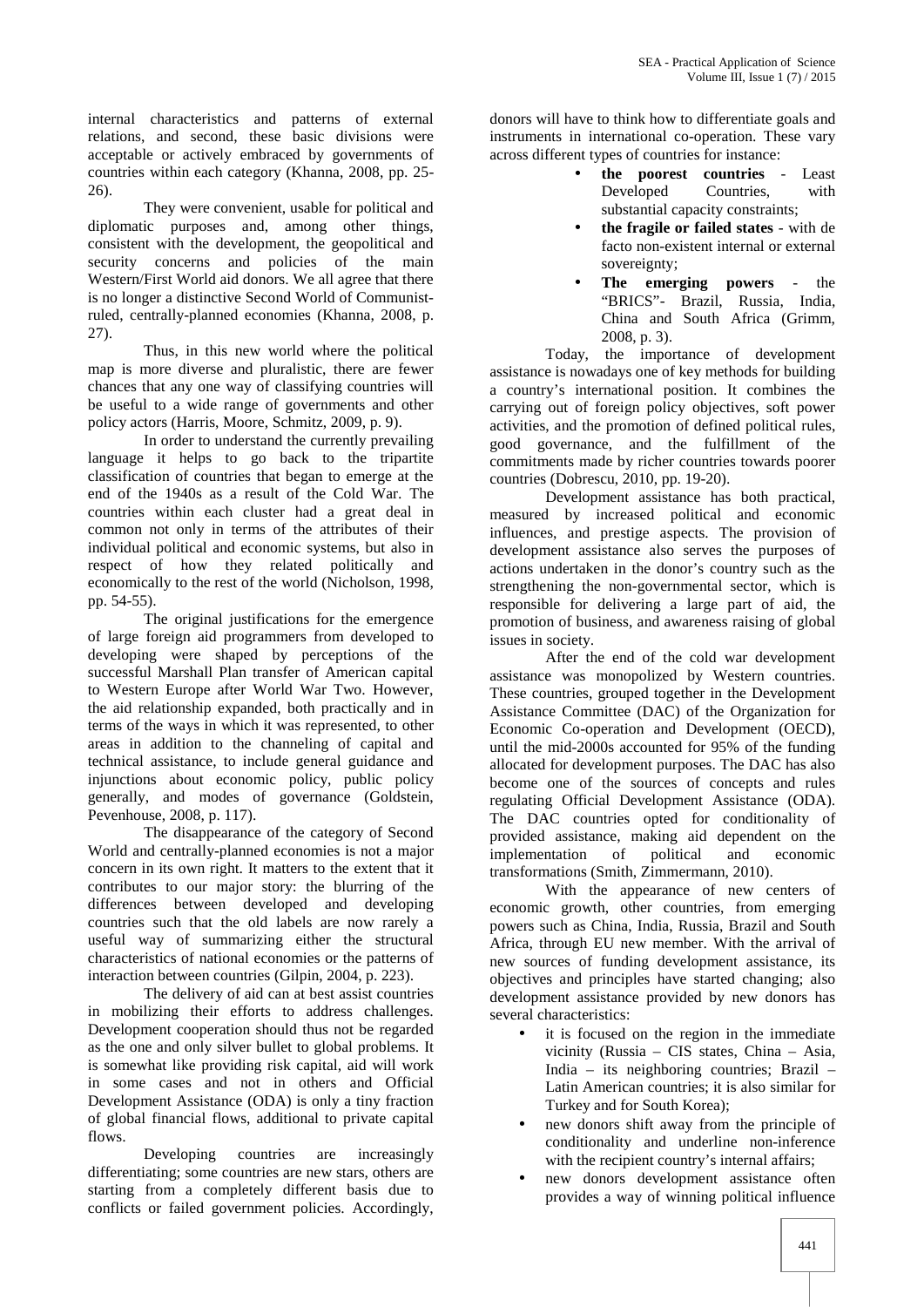and access to strategic resources (China's policy towards Africa);

 Promotes co-operation on an equal footing (South-South co-operation) (Lundsgaarde, 2011).

New donor countries are presenting a challenge to the already established development assistance system dominated by Western countries, despite the fact that their contribution is under fifteen per cent of global development assistance.

The aid granted by them often runs contrary to the principles developed by Western countries, such as the realization above all of the interests of the beneficiaries and not of the donor, the separation from direct benefits. The ideological platforms of national ODA also vary, not all countries have special development agencies, and also, specialized development agencies in different countries are subordinated to different ministries, depending on Social ideology. World experience of involving business in national International Development Assistance (IDA) programs has a history and the"new geopolitical trend" has recently been developed by the "new donors".

## **Conclusions**

Multidimensional transformations at the global level have induced structural changes in default and geopolitically, we may interpret as being, by redefining the basis of members to generate power and influence policies, with the aim of maintaining advantageous geographical location of brackets and badly needed construction and recognition of power in the international system.

The original rationale for development policy in general and IDA or ODA organizations in particular was that there was a developing world which needed help from the developed world. Some developing countries have experienced the fastest sustained economic growth in history; others have declined or fallen apart. In many cases, the relationships between [6] countries and cooperation perspectives have changed so much from geopolitical and geo-economical point of view.

Thus, geopolitics can offer a multidimensional panorama of contemporary international relations, as a show of muscle space-temporal, *the stage of the whole world*, in which international actors are represented and individualized genetic geographical manes, but [9] individualized genetic geographical manes, but combined, with the dynamism of the determinants, borders, identity and nationalism.

The current state of perception of the level of the overall societal development allow us a clearer understanding of the relationship established between geographical environment and society and of the limits of deterministic concept. The influence of geographical environment to be regarded differently from one stage to another historic, being closely connected with the development of the society in the context of a predetermined geographical environment, but who can support the development of an artificial environment through visions, strategies and projects to achieve geopolitical new geopolitical identity.

The era of globalization is characterized, inter alia, and by concentrating the effects more precisely through action based on the effect of interdependences. In this case, there is a tendency that the geopolitics to emerge from her traditional definitions and to resize as a support of the action, a concentration of power bills in the states policies and connections of international bodies. From my point of view, Geopolitics tends to become increasingly inclusive and multidimensional in scope of analysis, in addition to classical studies and policies of economic, financial, social or environmental identity.

## **Acknowledgments**

This paper is a result of a research made possible by the financial support of the Sectoral Operational Programme for Human Resources Development 2007-2013, co-financed by the European Fund, inside of the project 159/1.5/S/132400 - "Young successful POSDRU/159/1.5/S/132400 - "Young successful researchers – professional development in an international and interdisciplinary environment".

#### **References**

- [1] BARI, I., (2010). *Tratat de economie politic globală* [Global Political Economy Analysis]. Bucure ti: Economica.
- [2] BUȘE, D., (2012). *Geopolitică și Geostrategie* [ Geopolitics and Geostrategic]. Bucure ti: Universitatea de Apărare"Carol I".<br>CLAVAL, P., (2001). Gee
- CLAVAL, P., (2001). *Geopolitic i Geostrategie. Gândirea politică spațiul și teritoriul în secolul al XX- lea* [Geopolitics and Geostrategic]. Bucure ti: Corint.
- [4] DOBRESCU, P., (2010). *Viclenia globaliz rii* [Globalization Craftiness]. Ia i: Institutul European.
- [5] DOBRESCU, P., (2008). *Geopolitica* [Geopolitics]. Bucure ti: Comunicare.ro.
- [6] DUGHIN, Al., (2011). *Bazele Geopoliticii* [Foundations of Geopolitics]. Bucure ti: Eurasiatica.
- [7] EMANDI, E. I., BUZATU Gh. , CUCU V. S., (1994). *Geopolitica* [Geopolitics]. Ia i: Glasul Bucovinei.
- [8] ENCEL, Fr., (2010). *Orizonturi Geopolitice*, [Geopolitical Views] Chi in u: Cartier.
- [9] GILPIN, R., (2004). *Economia mondială în secolul XXI* [Global Political Economy]. Ia i: Polirom.
- [10] GOLDSTEIN, J. S., PEVENHOUSE, J. C., (2008), *Relații Internaționale* [International Relations]. Ia i: Polirom.
- [11] GRIMM, S., (2008). *European Development Co-operation to 2020*, retrieved from http://www.edc2020.eu.
- [12] HARRIS, D., MOORE, M., SCHMITZ, H., (2009). *Country Classifications for a Changing World*, IDS Working Paper No. 326, retrieved from http://www.ids.ac.uk/gdr/cfs/pdfs/wp326.pdf.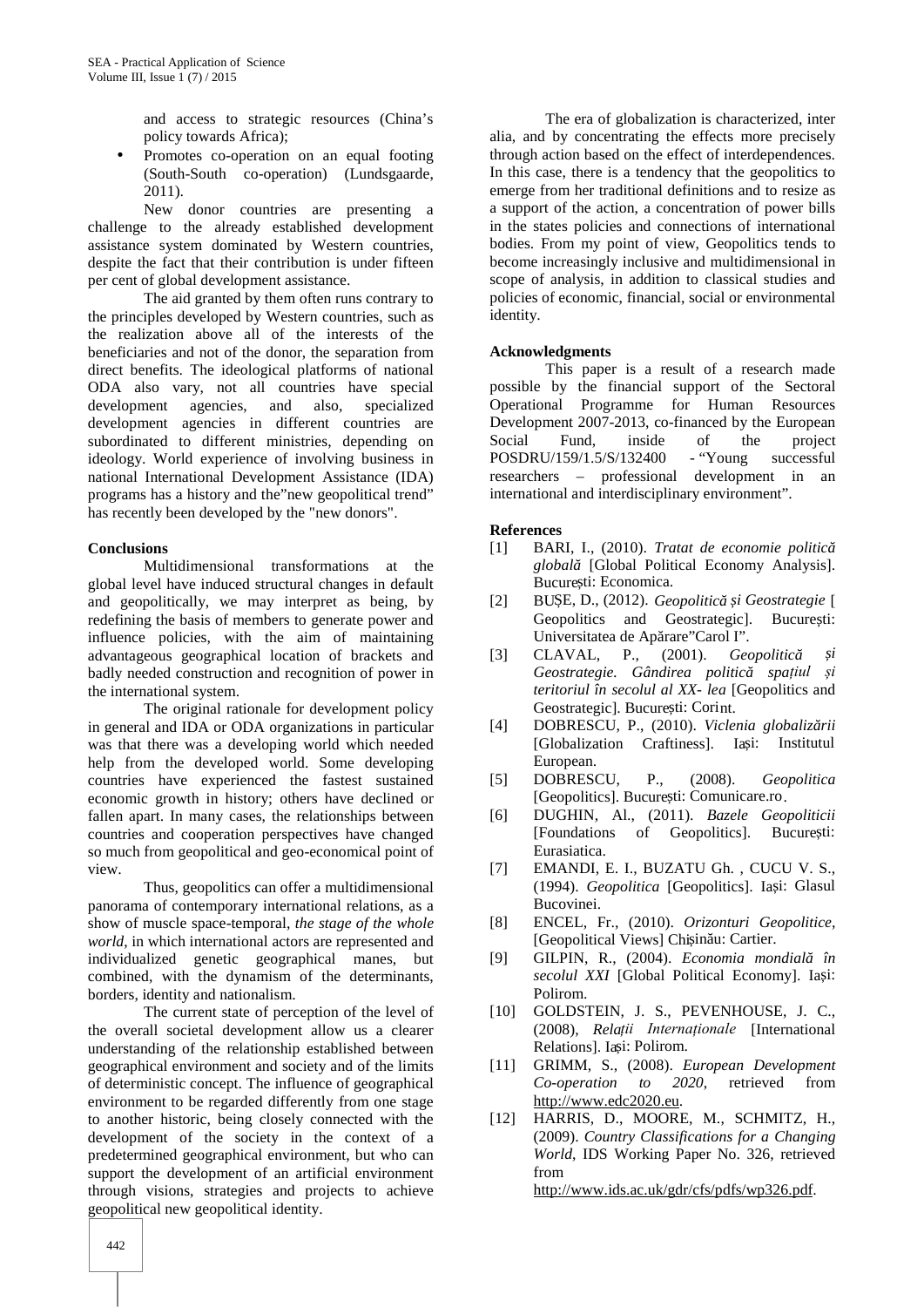- [13] HELD, D., (2004). *Transform ri globale* [Global Transformations]. Ia i: Polirom.
- [14] HLIHOR, C., (2005). *Geopolitica și Geostrategia în analiza relațiilor internaționale contemporane* [Geopolitics and Geostrategic in International Relations Analyses]. Bucure ti: Universitatea Carol I.
- [15] HUNTINGTON, S., (1998). *Ciocnirea civilizaţiilor şi refacerea ordinii mondiale* [Clash of civilizations]. Bucure ti: Antet.
- [16] HUZUM, E., (2011). *Concepte și teorii social politice* [Concepts and social-political theories]. Ia i: Institutul European.
- [17] KHANNA, P., (2008). *Lumea a doua* [The Second World]. Ia i: Polirom.
- [18] KOLODZIEJ, E. A., (2007). *Securitatea i rela iile interna ionale* [Security and International Relations]. Ia i: Polirom.
- [19] LUNDSGAARDE, E., (2011). *New Actors and Global Development Cooperation*, retrieved from http://www.edc2020.eu.
- [20] MARTIN, H.-M., SCHUMANN, H., (1999). *Capcana globaliz rii* [The Global Trap]. Bucure ti: Economica.
- [21] NICHOLSON, M., (1998). *International Relations*, London: Macmillan Press.
- [22] PARKER, G., (1998). *Geopolitics. Past, Present and Future*, London: Pinter.
- [23] SMITH, K., ZIMMERMANN, F., (2010). *Beyond the DAC. The welcome role of the other providers of development co-operation*, retrieved from http://www.oecd.org/dac/opendoors.
- [24] STIGLITZ, J., (2008). *Mecanismele globaliz rii* [Making Globalization Work]. Ia i: Polirom.
- [25] TUATHAIL, G. Ó., DALBY S., ROUTLEDGE, P., (2003). *Geopolitics Reader*, Londra New York: Routledge.
- [26] TUNANDER, O., (1997). *Geopolitics in Post- Wall Europe*, London: Sage Publication.
- [27] V T MAN, D., (2009). *Geoeconomie* [Geoeconomics]. Bucure ti: Pro Universitaria.
- [28] VELEA, M., (2009). Paradigma geopolitic a *puterii* [ The emerging paradigm of power]. Bucure ti: Universitatea de Ap rare"Carol I".
- [29] ZAKARIA, F., (2009). *Lumea Postamerican* [PostAmerican World]. Ia i: Polirom.